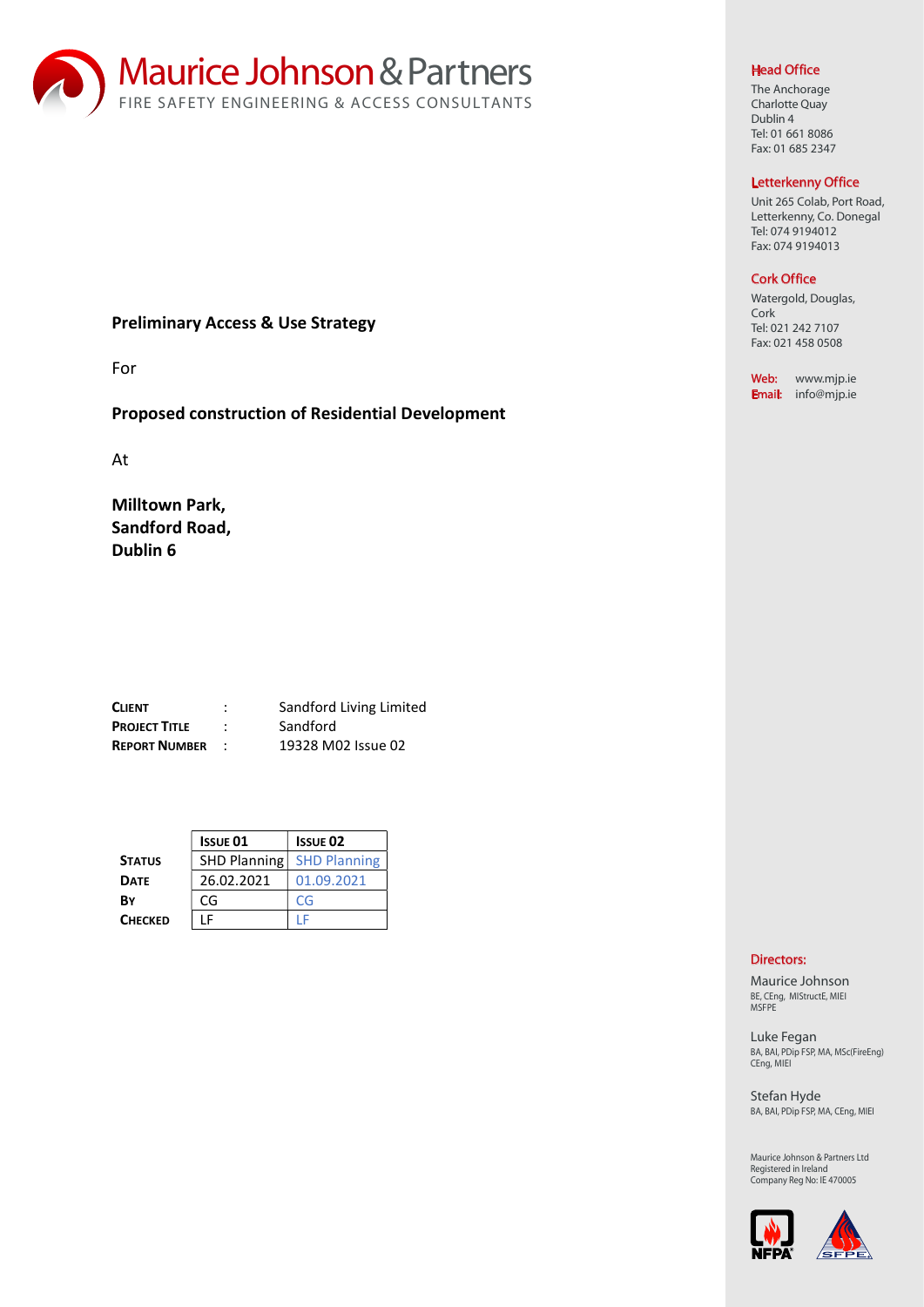

# **CONTENTS**

# 1.0 INTRODUCTION

- 0.1 SCOPE OF REPORT
- 0.2 OUTLINE DESCRIPTION OF THE PROPOSED DEVELOPMENT
- 0.3 BASIS OF COMPLIANCE

## 2.0 ACCESS & USE STRATEGY

- 2.1 EXTERNAL ACCESS ROUTES & ACCESSIBLE ENTRANCES
- 2.2 RESIDENTIAL AND COMMERCIAL AMENITIES / FACILITIES
- 2.3 CIRCULATION WITHIN BUILDINGS
- 2.4 SANITARY FACILITIES
- 2.5 RESIDENTIAL UNITS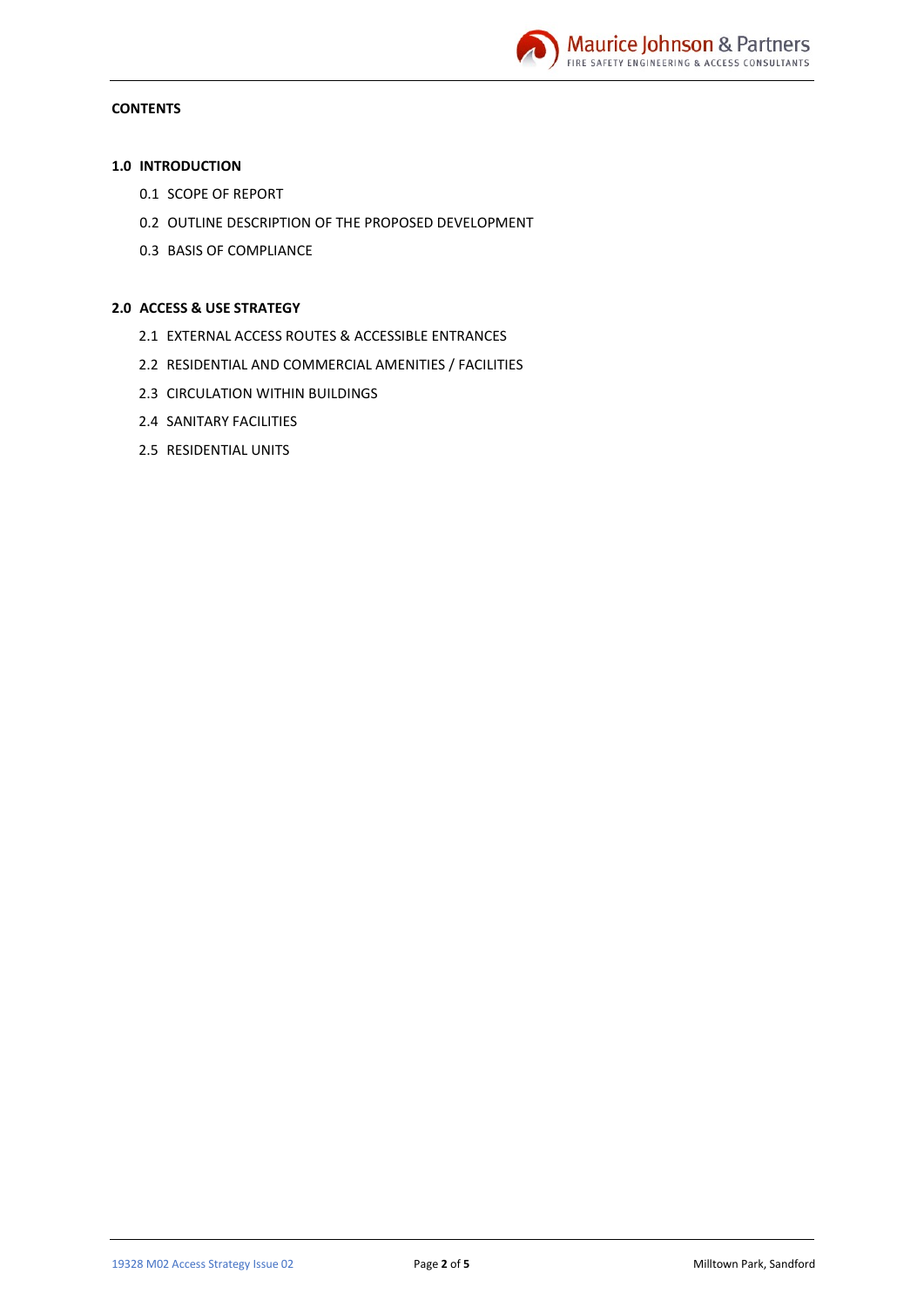

### $1.0$ **INTRODUCTION**

### **SCOPE OF REPORT**  $1.1$

This Report is submitted in support of a planning application for a proposed strategic housing development at Miltown Park, Sandford Road, Dublin 6.

The Access & Use Strategy is being submitted with the Planning Application to demonstrate that the proposed design is in substantial compliance with Part M (Access & Use) of the Building Regulations and that it will be possible in due course to obtain Disability Access Certificates for the development without giving rise to changes that would require planning permission. The design has sought to comply with the principles of Universal Design to ensure access and use of the development and its facilities for everyone.

#### $1.2$ **DEVELOPMENT DESCRIPTION**

Sandford Living Limited intend to apply to An Bord Pleanála for permission for a strategic housing development at this c. 4.26 hectare site at Milltown Park, Sandford Road, Dublin 6, D06 V9K7. Works are also proposed on Milltown Road and Sandford Road to facilitate access to the development including improvements to pedestrian facilities on an area of c. 0.16 hectares. The development's surface water drainage network shall discharge from the site via a proposed 300mm diameter pipe along Milltown Road through the junction of Milltown Road / Sandford Road prior to outfalling to the existing drainage network on Eglinton Road (approximately 200 metres from the Sandford Road / Eglinton Road junction), with these works incorporating an area of c. 0.32 hectares. The development site area, road works and drainage works areas will provide a total application site area of c. 4.74 hectares.

The development will principally consist of: the demolition of c. 4,883.9 sq m of existing structures on site including Milltown Park House (880 sq m); Milltown Park House Rear Extension (2,031 sq m); the Finlay Wing (622 sq m); the Archive (1,240 sq m); the link building between Tabor House and Milltown Park House rear extension to the front of the Chapel (74.5 sq m); and 36.4 sq m of the 'red brick link building' (single storey over basement) towards the south-western boundary; the refurbishment and reuse of Tabor House (1,575 sq m) and the Chapel (768 sq m), and the provision of a single storey glass entrance lobby to the front and side of the Chapel; and the provision of a 671 No. unit residential development comprising 604 No. Build-to-Rent apartment and duplex units (88 No. studios, 262 No. one bed units, 242 No. two bed units and 12 No. three bed units) and 67 No. Build-to Sell apartment and duplex units (11 No. studios, 9 No. one bed units, 32 No. two bed units and 15 No. three bed units).

Block A1 will range in height from part 5 No. storeys to part 10 No. storeys and will comprise 94 No. Build-to-Rent apartments; Block A2 will range in height from part 6 No. storeys to part 8 No. storeys (including part double height at ground floor level) and will comprise 140 No. Build to-Rent apartments and duplex units; Block B will range in height from part 3 No. to part 7 No. storeys and will comprise 91 No. Build-to-Rent apartments; Block C will range in height from part 2 No. storeys to part 8 No. storeys (including part double height at ground floor level) and will comprise 163 No. Build-to-Rent apartments; Block D will range in height from 3 No. storeys to 5 No. storeys and will comprise 39 No. Build-to-Sell apartments; Block E will be 3 No. storeys in height and will comprise 28 No. Build-to-Sell duplex units and apartments; Block F will range in height from 5 No. storeys to part 7 No. storeys and will comprise 92 No. Build-to-Rent apartments; and the refurbished Tabor House (4 No. storeys including lower ground floor level) will comprise 24 No. Build-to-Rent apartments.

The development also includes a creche within Block  $F(400 \text{ sq m})$  with outdoor play area; and the provision of communal internal amenities (c. 1,248.8 sq m) and facilities (c. 158.3 sq m) throughout the residential blocks, Tabor House and the converted Chapel building including co-working space, gym, lounges, reading rooms, games room, multi-purpose space, concierge, mail rooms and staff facilities.

The proposed works also include a new 2.4 metre high boundary wall across the site from east to west (towards the southern boundary) requiring the demolition of a portion of the red brick link building that lies within the subject site towards the south-western boundary (36.4 sq m) and the making good of the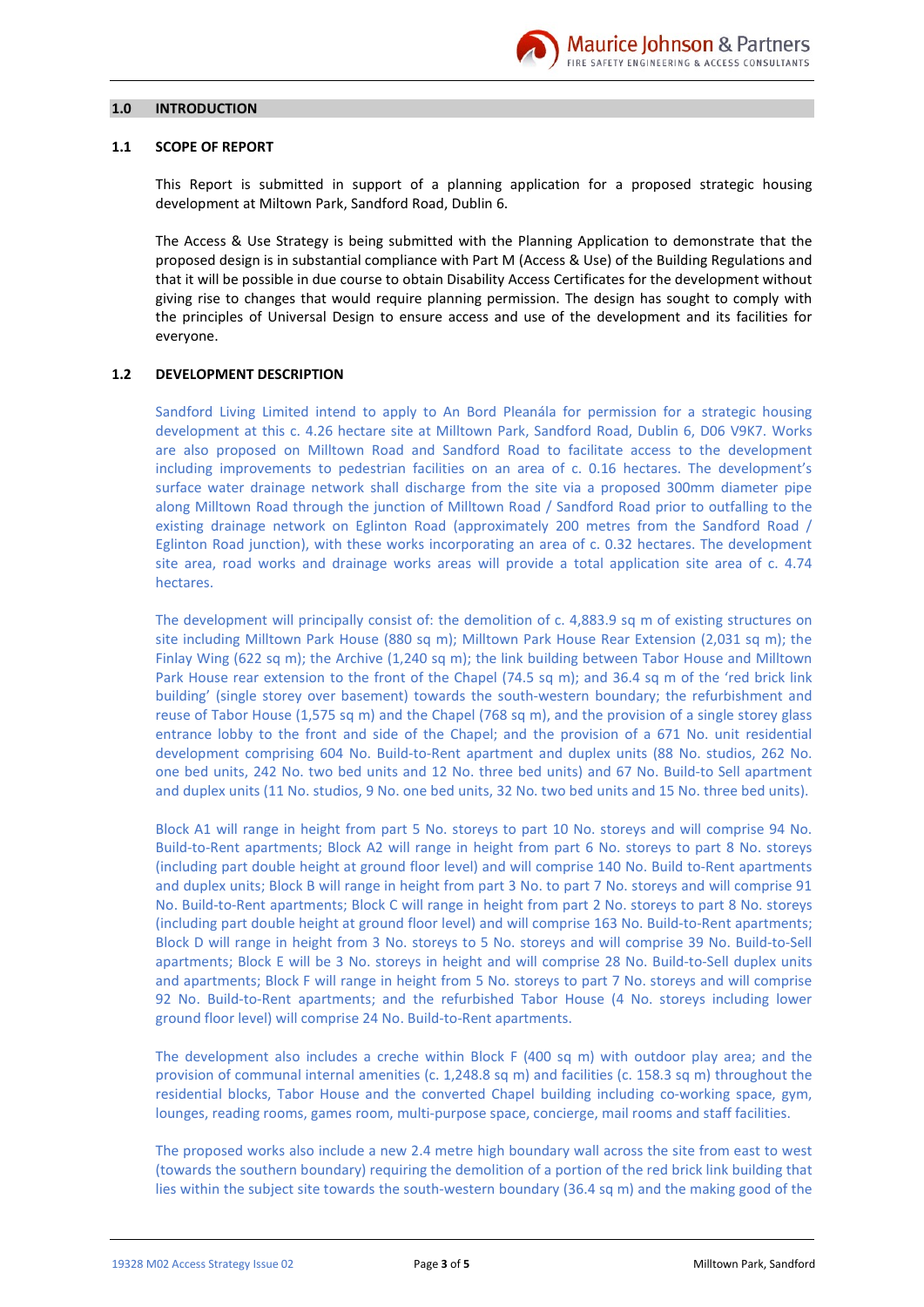

facade at the boundary. The existing Link Building is the subject of a separate application for permission (DCC Reg. Ref. No. 3866/20) that includes a request for permission to demolish that Link Building, including the part of the building on the lands the subject of this application for SHD permission. If that application is granted and first implemented, no demolition works to the Link Building will be required under this application for SHD permission. If that application is refused permission or not first implemented, permission is here sought to demolish only that part of the Link Building now existing on the lands the subject of this application for permission and to make good the balance at the red line with a blank wall.

The development also provides a new access from Milltown Road (which will be the principal vehicular entrance to the site) in addition to utilising and upgrading the existing access from Sandford Road as a secondary access principally for deliveries, emergencies and taxis; new pedestrian access points; pedestrian/bicycle connections through the site; 344 No. car parking spaces (295 No. at basement level and 49 No. at surface level) which includes 18 No. mobility impaired spaces, 10 No. car share spaces, 4 No. collection/drop-off spaces and 2 No. taxi spaces; bicycle parking; 14 No. motorcycle spaces; bin storage; boundary treatments; private balconies and terraces facing all directions; external gantry access in sections of Blocks A1, A2 and C; hard and soft landscaping including public open space and communal open space (including upper level communal terraces in Block A1, Block B and Block C which will face all directions); sedum roofs; PV panels; substations; lighting; plant; lift cores; and all other associated site works above and below ground. The proposed development has a gross floor space of c. 54.871 sq m above ground level over a partial basement (under part of Block A1 and under Blocks A2, B and C) measuring c. 10,607 sq m, which includes parking spaces, bin storage, bike storage and plant.

### $1.3$ **BASIS OF COMPLIANCE**

| <b>Purpose Group</b> | Design Guidance (Fire Safety / Access & Use)                                                                                                        |  |  |
|----------------------|-----------------------------------------------------------------------------------------------------------------------------------------------------|--|--|
| PG 1(c) Residential  | TGD-M 2010, BS 8300: 2018 & UK ADM                                                                                                                  |  |  |
| PG 7(b) Car Park     | "Universal Design Guidelines For Homes in Ireland" (2015), Centre for<br>Excellence in Universal Design / National Disability Authority publication |  |  |
|                      | "Building for Everyone: A Universal Design Approach" (2012), National<br><b>Disability Authority</b>                                                |  |  |

The aforementioned guidance proffers prescriptive design solutions which are considered prima facie compliance with Parts M of the Building Regulations.

The design seeks to go beyond minimum mandatory compliance and accordingly where practicable best practice and the principles of Universal design form the basis of the design approach herein.